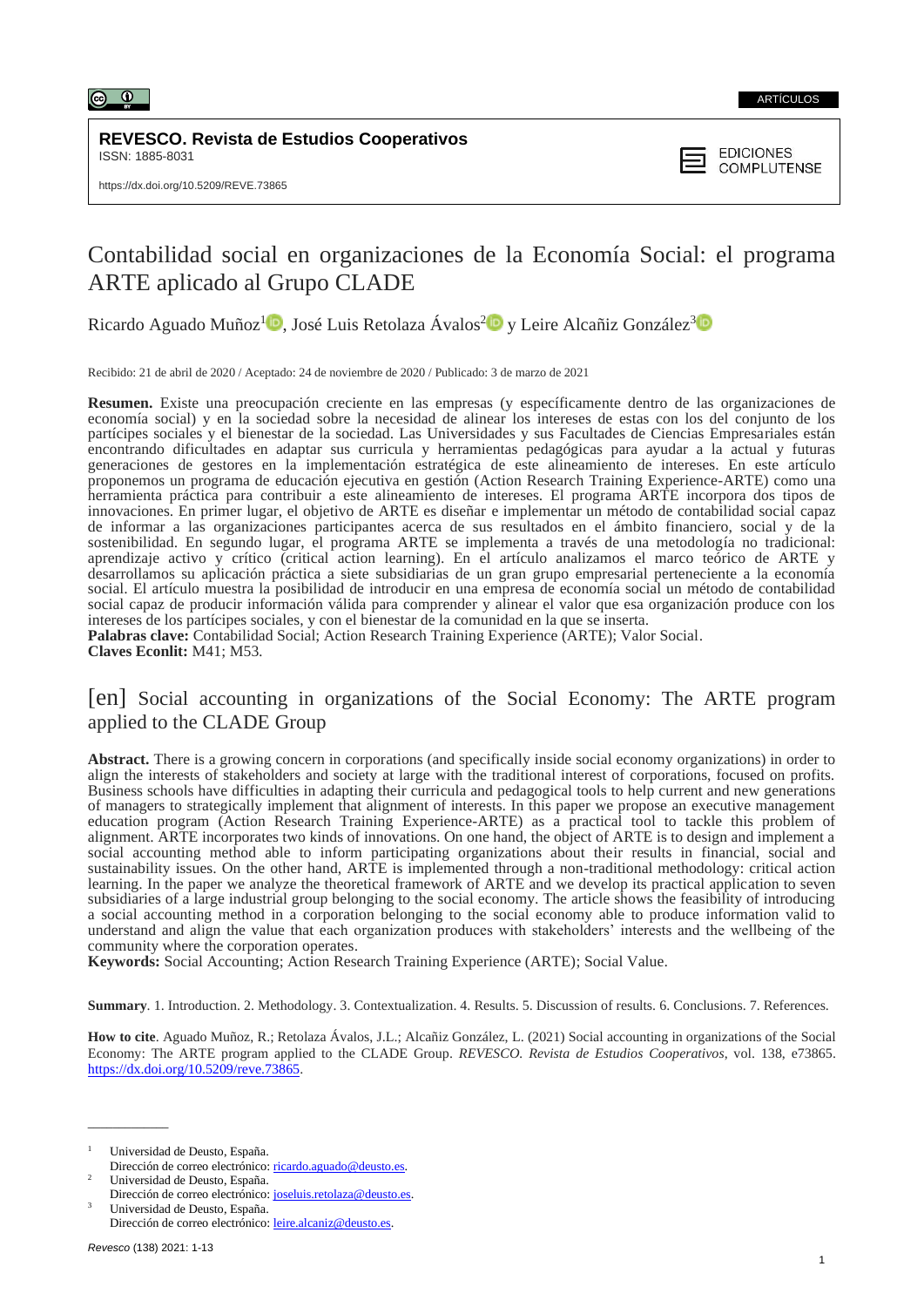## **1. Introduction**

There is a growing concern between academics about the fact that the main interests and objectives of corporations are drifting apart from the main interests and concerns of society (Porter and Kramer, 2011; Melé and Schlag, 2015). This situation is affecting also the perception of citizens in different countries around the world. In this line, the Edelman Trust Barometer (2018) shows that in the EU (data calculated for Ireland, Poland, UK, France, Germany, Spain, Italy and Sweden) trust in companies only reaches up to 45% of the population. Although it is true that in the USA it is somewhat higher  $(48%)$ , it has dropped 10 points in the last year. According to this social barometer, a majority of citizens do not share the idea that companies contribute efficiently to the social function that legitimizes them: create value for society (Edelman Trust Barometer, 2018).

There are many reasons that can be helpful to explain this declining trust rate. One line of reasoning questions the relationship between the performance of corporations and social wellbeing. It may seem that the social contract (Donaldson, 2017; Donaldson and Dunfee, 1994) underlying the neoclassical model has broken (Costas, 2017). In developed countries, at least, society has stopped perceiving that the good performance of companies means, in a correlative way, a benefit for citizens. The understanding of the role of companies within the economic activity is changing. The neoclassical paradigm proposed the pursuit of profit maximization as a way to link corporate outcome, economic efficiency and social wellbeing. However, both at the academic and social levels new, different proposals are arising, trying to maintain the linkage between corporate and social interests through new approaches (Porter and Kramer, 2011; Freeman and Ginena, 2015).

At the social level, and again according to the Edelman Trust Barometer 2018, 56% of the population considers that "companies that only think about themselves and their profits are bound to fail" (Edelman Trust Barometer, 2018: 38). In this context, some corporations are changing their interactions with society without waiting an academic consensus about the role of the firm in society. Aspects such as the consideration of the interests of all stakeholders and multi-stakeholder's governance, which are still discussed with passion and few advances in the theoretical field, have been resolved for a long time in business practice (Retolaza, San-Jose and Ruíz-Roqueñi, 2016).

This delay of the academy in comparison with the developments achieved by practitioners can be found not only in research, but also in teaching (Hibbert and Cunliffe, 2015). Academic institutions and teachers which are anchored in theories based on short profit maximization tend to transmit this logic to students, hindering or delaying the transformative potential of new theories that propose a different relationship between corporations, stakeholders and society at large (Freeman and Ginena, 2015; Alcaniz, Aguado and Retolaza, 2020).

In this context it is necessary to develop innovative teaching proposals (Antonacopoulu and Sheaffer, 2014), which allow students to connect with an economic and managerial logic that links the interest of the corporation (including all stakeholders) with social interests (Nonet, Kassel and Meijs, 2016). At the same time, this new logic could be able to develop competences that facilitate the restoration of the social contract of corporations with society, and more specifically with citizens. Following this line, it will be helpful to identify and propose learning experiences that allow advancements in the formation of management students, in accordance with the previous paragraphs.

One of these experiences is the ARTE Program (Action Research Training Experience), developed by Deusto Business School (University of Deusto) in collaboration with the CLADE Group. The CLADE Group is formed by eight different subsidiaries, under the legal form of cooperative societies. Although they belong to different industrial sectors, they share common values, mission and vision in the wider framework of the social economy. Their main values are linked to participation in the decision-making process, social responsibility and collaboration with society. The CLADE group has an annual turnover of almost 300 million euros and 5400 employees. It is the main cooperative group in the Catalonia region (Spain).

It is not a coincidence that one of the economic institutions (the CLADE group) interested in connecting social and economic interests belongs to social economy (in the form of a cooperative group). In fact, cooperatives could be a proper answer to the aforementioned mistrust between corporations and society, due to the fact that they promote participation in business ownership and decision-making (democratic management), the search of sustainability (in the economic, social and environmental domains), and an organizational culture based of cooperative values and principles (Martínez Charterina, 2015). Those characteristics could help in connecting social expectations about corporate behavior (Cracogna, 2015).

The executive education program ARTE (where participants are usually top managers of corporations) has two major objectives. The first one is to train successfully the key executives of the participating entities, so that they will be able to lead the development of a social accounting system in their organizations. The second objective of the program is to effectively develop a social accounting in the companies of origin of the participating managers. Those corporations could be part of the social economy (as in our example with the CLADE group).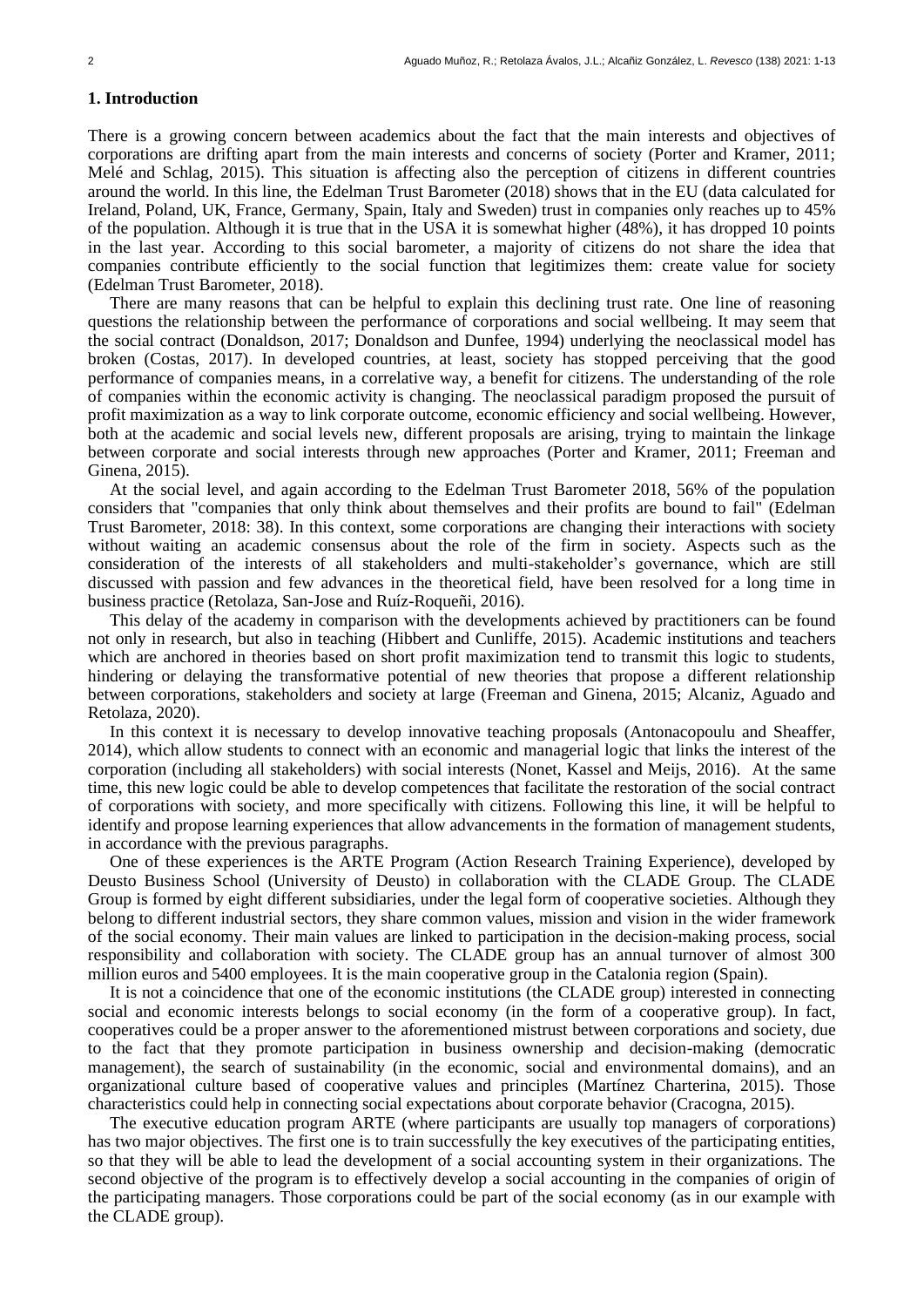This learning experience in the field of management incorporates two major innovations. The first innovation relies in the use of social accounting as a vehicle to develop in managers the necessary awareness (social competences) to align the interest of the corporation with the interests of citizens. The second innovation is the use of critical action learning as the pedagogical methodology of the program. In fact, the success of the program is not measured through the results in theoretical tests at the individual level, but through the implementation of a functioning social accounting in the participants' corporations. In short, the success of ARTE is based on the design and implementation of a social accounting by the participating managers in their own organizations.

This article aims to develop two complementary and consecutive objectives which will help corporations to measure and align social concerns with the objectives of the corporation. The first objective is to highlight the necessity of innovative educational programs in the field of management, able to transfer new theoretical and applied knowledge to managers. The second objective is to present ARTE as an enabling tool to engage managers in a social accounting action learning process. In order to fulfil those two objectives, we will investigate how managers can learn about sustainability, responsibility and ethics inside their own organizational environment (and not inside a classroom). In addition, we will understand how this learning is transferred to the organization in virtuous cycles of innovation and change. Finally, we will contextualize this learning process within the frameworks of Global Compact, PRME and the Ledesma-Kolvenbach model. We will apply all this framework to a corporation belonging to the social economy (The CLADE group). Thus, we are proposing that corporations belonging to the social economy are in a suitable position to introduce managerial innovations which can help them to better connect social and economic interests. In the case of cooperatives, the ARTE program could enhance the development of the 7th. cooperative principle, concern for the community (Martínez Charterina, 2015; Cracogna, 2015).

The paper is structured as follows. After the introduction, section 2 will describe the materials and methods used in the paper in order to develop ARTE. Section 3 will develop the conceptual framework of ARTE and the role of social accounting as a source of information for stakeholders and society. Section 4 will summarize the results of applying the ARTE framework to a corporation belonging to the social economy (the CLADE group). Section 5 will discuss the main results obtained after developing the ARTE process. Finally, section 6 will highlight the main conclusions of the paper, underlying its strong points as well as its limitations.

#### **2. Methodology**

The transfer of social competences to students (undergraduate, postgraduate and practitioners) in traditional management programs has some important limitations. In the theoretical field we find two major restrictions. In the first place, the neoclassical theory (which is at the theoretical base of most traditional management programs) stablishes a linkage between profit maximization, efficiency and the achievement of the microeconomic social optimum (Friedman, 2007, 2009). Secondly, the anthropological model of neoclassical microeconomics (*homo economicus*) tends to reduce the human person to a rational consumer, although this consumer may have a limited rationality. This rationality is attached to obtain the highest possible level of personal utility or wellbeing, which implies an egocentric point of view. In this theoretical framework social competences are simply not considered. More specifically, they can be detrimental to the proper functioning of the economic system, because they introduce an external logic to it, able to produce distortions that are difficult to anticipate (Dierksmeier, 2016).

At the same time, the transfer of social competences in the traditional management programs faces important methodological limitations. On one hand, there is an increasing gap between the academic research in management that is published in high impact scientific journals and, on the other hand, the incorporation of new knowledge by managers that is encoded in other outlets (professional magazines, books, seminars or economic newspapers) (Aguado, Alcaniz, Retolaza and Albareda, 2016).

In addition, there is a growing delay between the innovations developed in management theory by academics and their transfer to practitioners. This phenomenon is due to two different reasons. In the first place, in many cases there is a time gap between the generation of new ideas in the academia and the publication of those ideas in scientific journals. Secondly, the educational institutions usually do not incorporate those new ideas in their academic programs in the short time. In general, official programs taught by universities are difficult to change due to regulations or rigidness. Usually, universities accept those new ideas in management theory when they are generally accepted by both practitioners and academics and, therefore, are no more innovative ideas. On the other side, it is true that managers are reluctant to assume the risks involved in the incorporation of innovations related to management, especially if they do not see a clear connection with the financial results of the firm (Kostera and Pirson, 2016).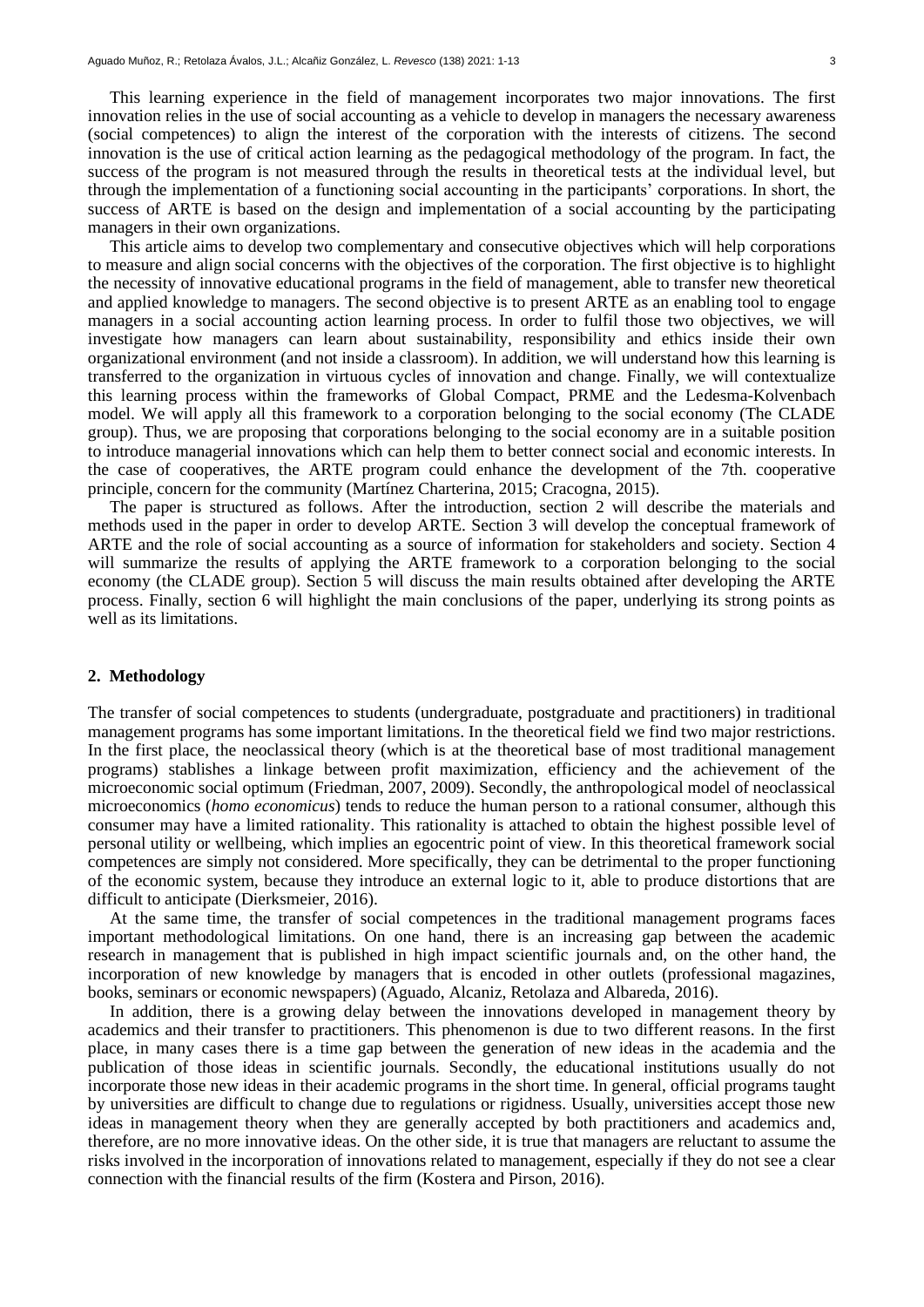Critical action learning (CAL) and social accounting can be considered as innovative methods which can be useful to reduce the delay in the incorporation of innovations in management, including the field of responsible and sustainable management.

Critical Action Learning (CAL) can be defined as an experimental learning methodology, where participants work in the solution of a real issue (problem) that is happening in the organization (Revans, 1982a, 1982b; Revans, 1983; Rigg and Trehan, 2004; Trehan and Pedler, 2009). It can be considered a form of action research specially adapted to organizational settings (Dick, 1997). Participants benefit from both the interactions with other participants and the tailored sessions with professors. At the same time, they apply the knowledge that has been transferred by the team of professors to find solutions to the real issues (problem) that are taking place in the participants' organizations (Revans, 1982a). Participants take advantage of CAL as a useful methodology to incorporate operational knowledge as a learning outcome. At the same time, CAL facilitates, to a large extent, the internalization of new perspectives, cognitive processes, and values (Hibbert and Cunliffe, 2015). The aforementioned characteristics make CAL a suitable methodology to incorporate an innovative perspective about the social function of the company and its measurement.

The process of learning and motivation that is present in ARTE can be explained utilizing the theory of human action (Perez Lopez, 1991). According to this theory, human action is presented as an experimental process where through a qualitative/quantitative feedback (in our case, following the guidelines of the Corporate Social Performance model) (Hilliard, 2013), the active agent (manager) (AA) can assess the impact that his/her actions have for the whole set of reactive agents (RA) in the organization (stakeholders). This process can generate in managers (participants of ARTE) the development of a spontaneous motivation to generate social value for both stakeholders and society at large. Figure 1 illustrates this process.





Source: own elaboration, based on Pérez Lopez (1991).

From the perspective of neoclassical theory, there are few incentives to incorporate elements related to social responsibility or ethics in the teaching of management theory. In fact, following neoclassical microeconomics, it is possible to consider that the social responsibility of both managers (agents) and shareholders (main) corresponds to profit maximization. This profit maximization, through the Paretian process, will lead to the social optimum. In fact, the introduction of other considerations (related to ethics, for example) can affect negatively to profit and to the achievement of the social optimum (Dierksmeier, 2011).

However, this orthodox approach is clearly evolving, and there are at least four kinds of developments that can serve as a theoretical anchor to the introduction of sustainability and social responsibility in the core of organizational capacities and managerial competencies in management education. The first alternative approach is social economy. According to this approach, the pursuit of the collective interest (of the stakeholders of the organization or of the society as a whole) replaces the centrality of profit as the fundamental indicator of the success of the organization. Cooperatives, for example, have the objective of making compatible collective and individual aims, while respecting cooperative principles (Cabaleiro Casal, 2019). Secondly, it is possible to highlight the expansion of the neoclassical theory through the analysis of the internalization of the negative externalities that the economic activity generates, both social and environmental. In the third place we consider the concept of shared value, which proposes to make compatible the maximization of long-term profit with the generation of social value (Porter and Kramer, 2011). Finally, we could study the set of theories that are based on the concept of social contract (Rousseau, 1968), such as the Integrative Social Contract Theory (Donaldson, 2017; Donaldson and Dunfee, 1994), the Social Doctrine of the Catholic Church (Melé, 2011; Goodpaster, Maines, Naughton and Shapiro, 2018), the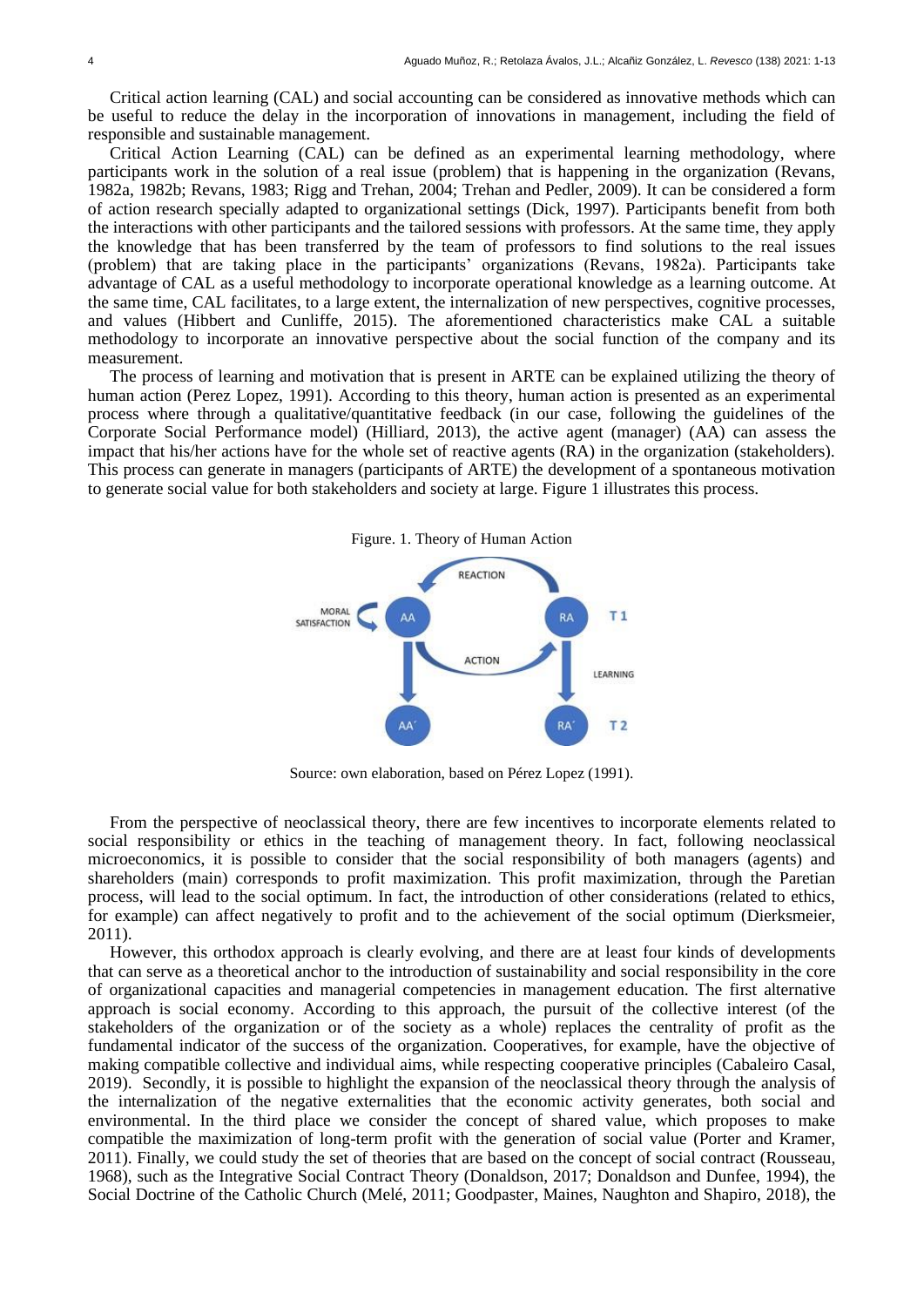Civil Economy (Zamagni, 2010) or the stakeholder theory (Freeman, 1984; Freeman, Harrison, Wicks, Parmar and De Colle, 2010).

From any of these four approaches, which are alternative or complementary to the orthodox neoclassical theory of the firm, it is possible to find theoretical support for the concern of managers in relation to the social impact of their organizations. However, and accepting that many current executive programs in management incorporate proposals supported in these new models, we agree with Jensen (2002) in the sense that the introduction of multiple objectives in management blurs the objective of the managers and prevents their control by the principals (shareholders). However, in our view this criticism is appropriate only when managers lack the necessary tools to measure and integrate those different objectives. In parallel to the traditional financial accounting, which systematically integrates all kind of relevant information in order to present the annual results (profits) that will the measure of success or failure for the firm, managers could focus on the value that their organizations create for society, through the development of a social accounting. In the case of cooperatives, social accounting could serve as a tool to measure the progress of the organization in the connection between social and economic aims, with is specially aligned with the  $7<sup>th</sup>$ cooperative principle (Cracogna, 2015; Martínez Charterina, 2015; Kontogeorgos and Chatzitheodoridis, 2019).

In any case, in our experience, the key element in order to assess the social impact of corporations (including always cooperatives and other organizations in the social economy) is the introduction of a social accounting system able to measure the effectiveness of the firm in relation to its social objectives (purpose of the firm), at the same time that the traditional financial accounting is being carried out (Retolaza, San-Jose and Ruiz-Roqueñi 2015). Thus, the development of a social accounting is the instrument used to focus the attention of managers on the social objectives of the firm and the element that is in the base of the training process.

#### **3. Contextualization**

In this section we will describe, on one hand, the three main approaches which are at the base of the ARTE program and their linkage with it. Those approaches are used to transfer knowledge from universities and international organizations to managers working in corporations and organizations.

On the other hand, this section will develop the concept od social accounting and its relevance in order to build an accounting system able to inform all stakeholders about their contributions to the objectives of the corporation, the objectives of all stakeholders, and the contribution of the corporation towards society.

#### **3.1. Conceptual framework of ARTE**

Management executive education fulfills a social function, because it prepares future or current managers to achieve results that optimize the social function of the company, either in the framework of the neoclassical model (profit maximization), or within the framework of any of the alternative models that are focused on social value creation (Hesselbarth and Schaltegger, 2014).

Among the approaches related to the transfer of knowledge to managers, three are at the base of the conceptual framework of ARTE: UNGC (United Nations Global Compact), UNPRME (United Nations Principles for Responsible Management Education), and the Ledesma-Kolvenbach model.

The Global Compact and UNPRME are two UN initiatives that are linked in their approach to corporations and current and future managers towards making a positive contribution to the 17 sustainable development goals (SDGs) stated by the UN. The Global Compact is directed towards businesses and managers and asks them to fulfill ten broad principles based on the Universal Declaration of Human Rights and other UN principles about rights in the workplace, corruption and sustainability (Rasche and Waddock, 2014). In this way, corporations will be engaged not only in economic sustainability (profits and involvement with shareholders), but they will be engaged also with the interests of employees, public administrations, customers, suppliers and even non-stakeholder actors (Retolaza et al., 2016). On the other hand, UNPRME is directed to business schools and the kind of management education that is offered to the present and future generations of managers and business leaders. UNPRME is based on six main principles that highlight the importance of introducing in the academic curricula the necessary contribution of firms to achieve social, economic and environmental sustainability. In addition, UNPRME underlies the importance for firms of contributing not only to shareholders' interest, but also to the needs of the whole set of stakeholders and society at large. In this point, UNPRME asks business schools to incorporate the set of values about social global responsibility that are expressed in the Global Compact Initiative (Aguado, Alcaniz and Retolaza, 2015).

The Ledesma-Kolvenbach (L-K) model is a recent educative paradigm for higher education that has been developed by the Society of Jesus. Management and business schools of the Society of Jesus have started to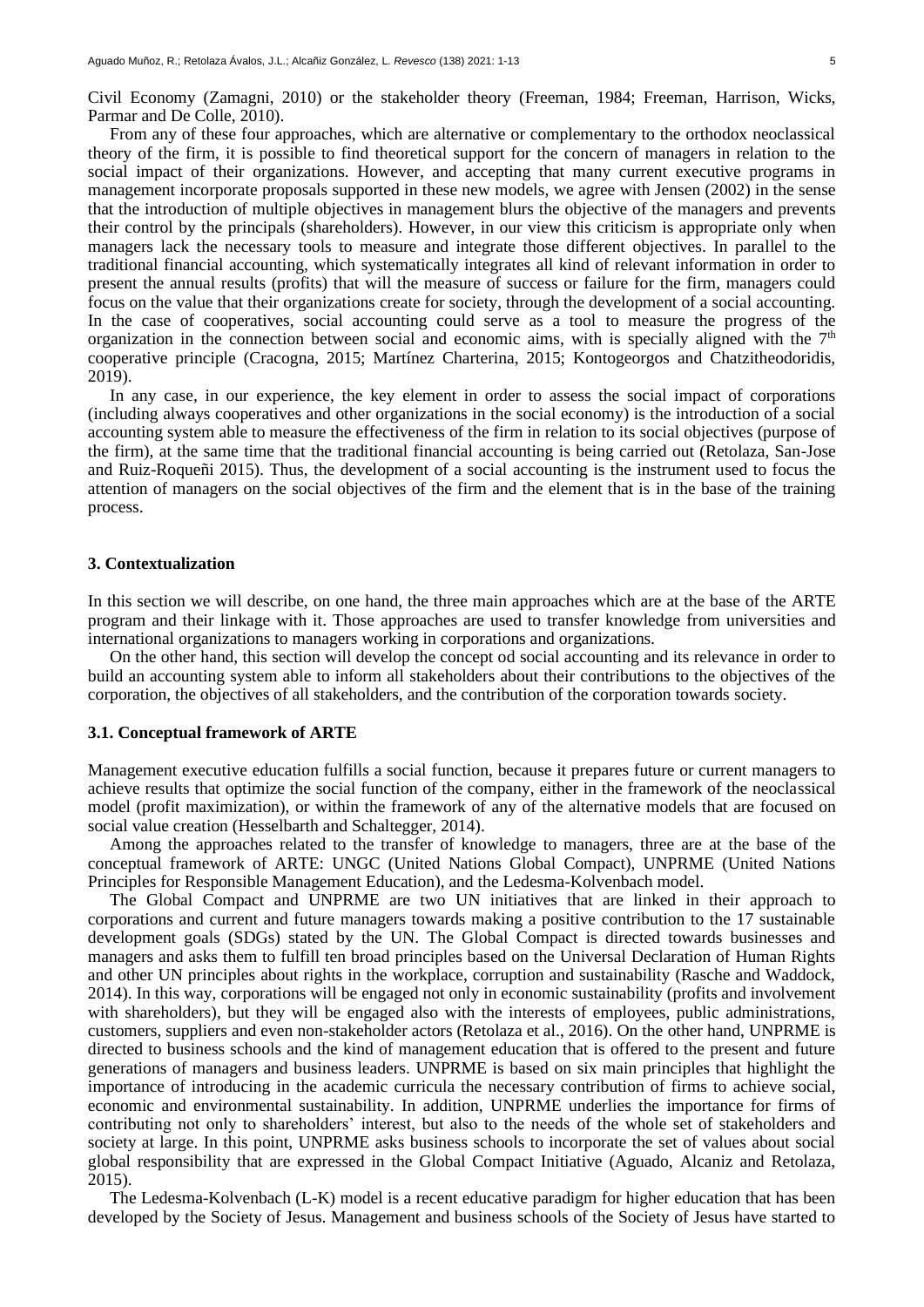apply the model in different countries in Europe, North and South America, and the Asia-Pacific region. The L-K model is a comprehensive model based on human dignity and sustainability, and compatible with the proposals of UNPRME, the SDGs, and Global Compact initiative. The L-K model proposes the development of four pillars: utility, humanity, justice, and spirituality. The utility dimension tries to foster in students the tools and knowledge that are necessary to become a professional manager. Through the humanity dimension, Jesuit business schools try to raise the awareness of students about their own values and enhance the respect of human dignity that is an intrinsic characteristic of all human beings and stakeholders of businesses. The justice dimension is a call to treat in a fair way all economic and social partners, avoiding corruption and deception. At the same time, this dimension is completely aligned with making a positive contribution to the SDGs from corporations.

Finally, the L-K model proposes for managers a servant-leadership model, in which managers are the first ones to champion responsible and sustainable business models in their own organizations. This model could be easily adapted by other institutions of higher education with similar humanistic principles (Aguado et al., 2016; Society of Jesus, 2014).

#### **3.2. Social accounting: a source of information oriented to stakeholders and society**

The traditional financial accounting presents limitations when it has to inform about the whole value generated by any organization. In relation to firms, some authors have underlined the gap that exists between the interest of corporations and social interest (Hamel, 2009). In order to shed light on this issue, firms usually supplement the accounting information with social reports (for example through the GRI). In other cases, public administrations require the inclusion of additional non-financial information in the official reports. In the United Kingdom, for example, the very existence of the Public Services (Social Value Act, 2015) that came into force in 2013 is a recognition of a possible divergence between the value created for the customer through public procurement, measured in cost (input), and the value generated for society, considered as a set of outputs (positive and negative) much wider than the mere service or product offered in the purchase process. In management processes that involve public administrations, it is often assumed that there is a direct correlation between expenditure (budget), and the results obtained. Thus, political debates tend to focus in the amount and structure of the budget, instead of worrying about the efficient use of it. In order to exercise political rights in a responsible and active manner, citizens should have much more information about the value that is generated for society by the programs and actions funded by public administrations. On the other hand, the so-called third sector of the economy (non-for-profit-organizations) seems to need the development of some type of information which, in a systematic way, could allow this kind of organizations to transmit to their stakeholders the social value that they are generating with their activities. The processes that have being initiated by many of these entities in order to develop systems of social accounting seem to confirm, at least, the practical necessity of this kind of information (MSF UK, 2017).

In order to generate information not only about profit, but also about the value generated by all stakeholders and society, it could be helpful the development of a social accounting oriented to present valuable information to the whole set of stakeholders. This information may respond to the interests and worries of each stakeholder for whom the firm generates or destroys value (Laasch and Conaway, 2014) either by action or omission (in the case of non-stakeholders). This new information should be consistent with the basic assumptions of traditional accounting and with the same informative guarantees: objectivity, prudence, uniformity, exposure and materiality (Hilliard, 2013). With the objective of reinforcing the credibility of this social accounting, four elements should converge. In the first place, it is necessary to have an explicit and standardized methodology that allows the development of the monetization process. Secondly, the social accounting process should be traceable, so that it could be verified that, from the stakeholders' map to the final report, the steps demanded by the methodology have been taken and there is continuity in the process. In the third place, the methodology must build an intersubjective agreement on fair value. This agreement can be achieved through standardization (long term), sectoral agreement (medium term) or specialized external analysis (short term). In the fourth place, transparency is crucial, so that all stakeholders could know the elements that have led to a certain assessment, allowing the replication of the process of analysis and calculation. As a corollary of these four elements, an external certification granted by an independent entity (for example, a pool of universities implicated in the development of social accounting) would endorse enhanced credibility and simplify the acceptance process of social accounting for the stakeholders. In relation to the consistency of social accounting, the internal consistency, which is relative to a single firm or institution, is relatively easy to achieve. In relation to the sectorial consistency, it is necessary to ensure that the firms or institutions of the same sector use similar criteria about monetization in order to allow comparability.

This is a path in which social accounting must progress through the organization of sectoral communities of stakeholders that contribute to this necessary standardization of criteria. Cross-sector comparability is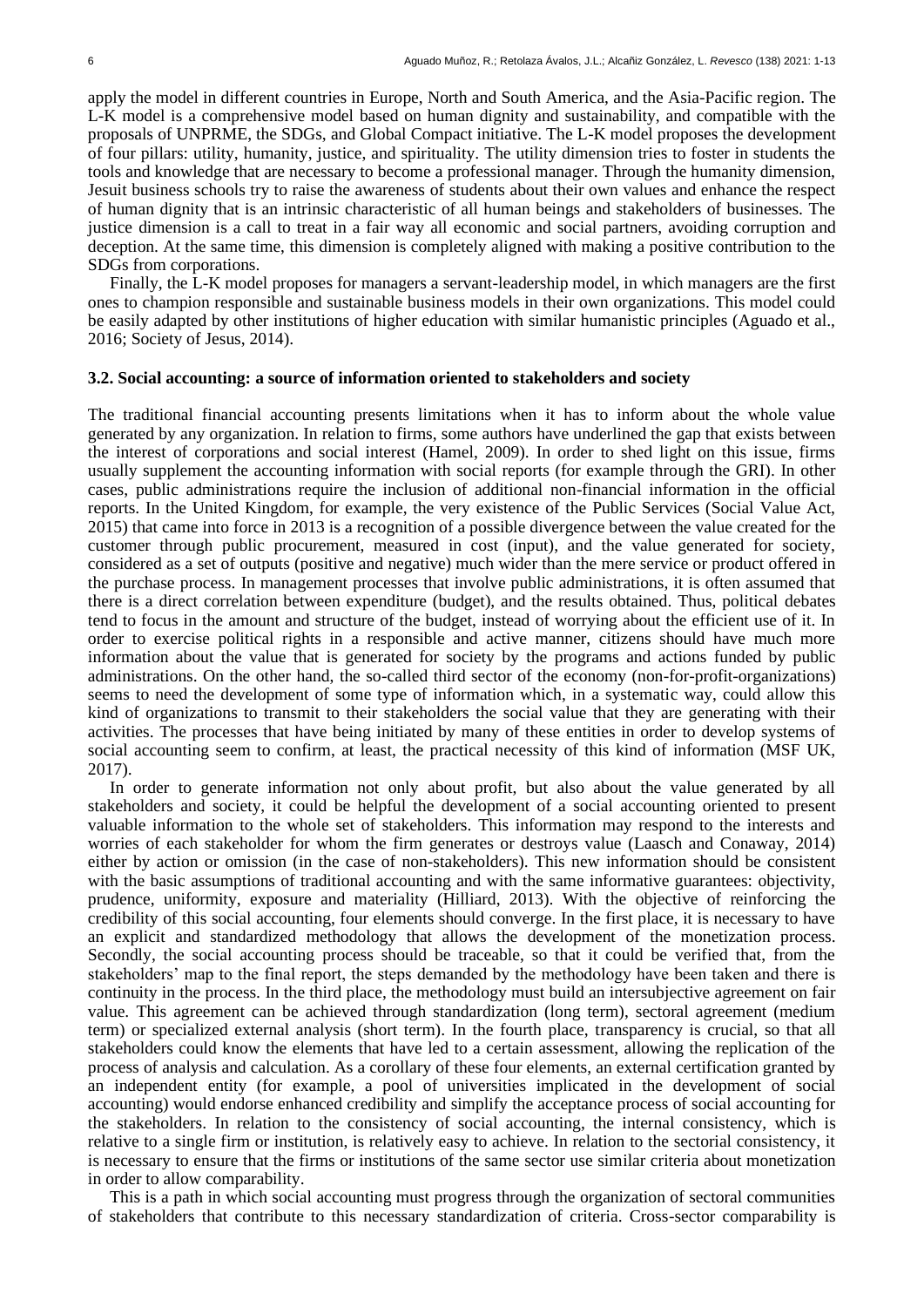even more difficult, as it is in traditional financial accounting, and it may take years of practice and sectoral benchmarking to achieve it.

## **4. Results**

The problem that we try to tackle with the Action Research Training Experience (ARTE) is the reorientation of the focus of the organization towards social issues. We will present ARTE in section 4, as a concrete result of applying the methodologies and approaches presented in the previous section. The key areas of ARTE, when applied to a given corporation, are the case description, problem, and proposal (Barnes, Christensen and Hansen, 1994; Hamel, Dufour and Fortin, 1993; Yin, 2009).

## **4.1. Case description**

- 1. Background. The methods and approaches developed in section 2 are going to be applied to a real corporation (a cooperative group). This case was developed in the year 2017 with the participation of seven out of the eight organizations that form the CLADE Group (the participating organizations were: Suara S. Coop.; Abacus, S. Coop.; the Blanquerna Foundation; Lavola, S. Coop; Association AMPANS; ESCOLA Sant Gervasi S. Coop., and Cooperative Plana de Vic). The training process was based on the CAL methodology and the social accounting approach (Hilliard, 2013), adapted by the team of professors in charge of ARTE. The CLADE Group was responsible for the participation/motivation of its affiliated entities.
- 2. The Purpose is threefold. On one hand, one of the objectives is to transmit to society the social value generated by each organization. On the other hand, the second objective is internal to the entities that participate in the process: it consists on guiding each organization towards the generation of social value (not only profits). The third objective is to train managers, so that they could be able to implement a system of social accounting in their organizations. All these three objectives could be of high interest for all kind of corporations, but specially for those belonging to the social economy. In the case of cooperatives, this purpose is aligned with their cooperative principles (ICA, 2015).
- 3. Research questions. Is it necessary to generate a social accounting that complements the financial accounting? Is ARTE a good instrument for the alignment of organizations with social interest? How can the involvement of the entire organization in the process be increased? How can social and financial accounting be integrated into strategic processes?
- 4. Limits of the case study. In this case, the limits are set about the ARTE training process. The legal form of each organization and other contextual variables (such as location) are not considered.
- 5. Methods of collecting information. ARTE is structured to facilitate the collection of information from each of the participating organizations. This information is collected in three levels: economic information of the entity, obtained from the financial accounting data; information on social value (there is no market value), obtained through a process of phenomenological dialogue with the stakeholders of each organization; and emotional information, obtained through structured questionnaires. Complementary metainformation is obtained on the ARTE process itself, through the feedback during working sessions between professors and managers (participants), the social value reports developed by the participants at the end of the process, and through a feedback process of After Action Review (AAR), together with a questionnaire to value the usefulness of the whole process.
- 6. Methods of analysis and interpretation of information. The information obtained in relation to the entities that participate in the process is systematized and interpreted in order to achieve five kinds of result: 1) value generated through market mechanisms; 2) specific social value distributed to stakeholders through non-market mechanisms; 3) socio-economic return for public administrations; 4) emotional value generated for stakeholders; 5) Integrated Social Value. The information on the process itself is analyzed and interpreted through the After Action Review (AAR), and is structured in a SWOT format.

## **4.2. Problem**

As we have mentioned before, the problem for organizations has three different dimensions: how to show to society in a systematic and understandable way the social value generated by organizations; how to shift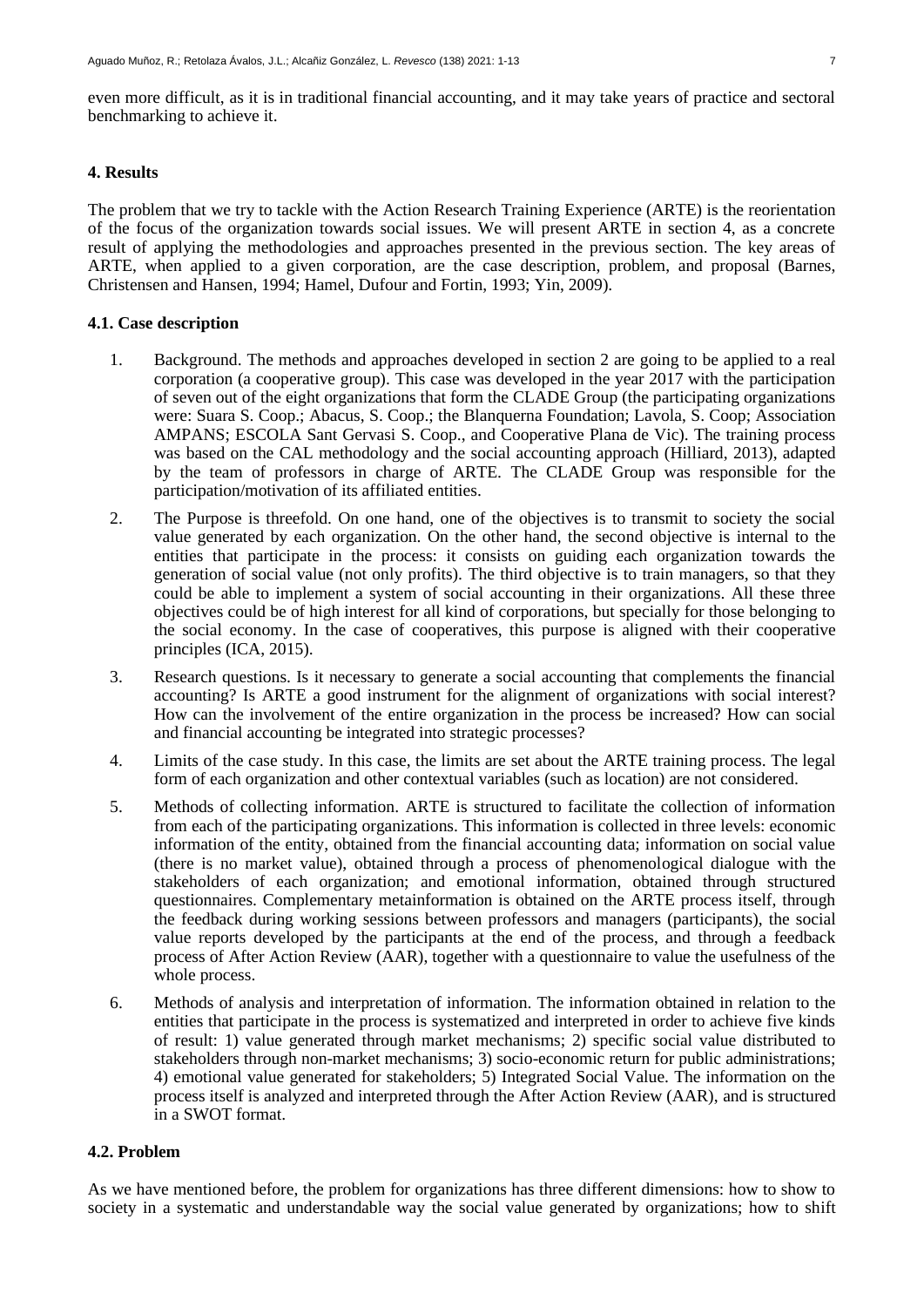organizations from being focused only on profit maximization to consider also the creation of social value; train managers to be able to implement a social accounting system and to align the performance of firms with both social and financial objectives.

### **4.3. Proposal**

The proposal that is made to each participant (in this case, the CLADE group) has a double dimension. The first dimension is the methodology in which the ARTE experience is based: action research -AR- (in the specific form of critical action learning). The second is the framework in which the skills and competences are transmitted to participants. We have labelled that framework as training experience (TE). The integration of both dimensions results in the ARTE program, which is presented as an innovative learning experience, able to align the interests of corporations with social wellbeing.

Action Research (AR) (Lewin, 1946; Lewin, 1948) is a process based on reflection aimed at the resolution of problems (Denscombe, 2010). AR is usually developed through a community of practitioners, where participants learn simultaneously how to design and implement a solution to the analyzed problem. In this case, the problem is the development of a social accounting in each of the participating organization. Critical Action Learning could be understood as an adaptation of AR to organizational settings (Dick, 1997).

The Training Experience (TE) adds to action research the formation of a group with the managers of all participating entities, plus the team of professors in charge of the experience. The training experience can be divided in seven consecutive steps. The characteristics of each step are explained in table 1.

| ARTE [ACTION RESEARCH TRAINING EXPERIENCE]                                                         | Dedication<br>(hours) |
|----------------------------------------------------------------------------------------------------|-----------------------|
| 1st. DAY: Explanation of the process<br>Design of the maps of stakeholders                         | 1 day (8 hours) $*$   |
| 2nd. DAY: Review maps of stakeholders<br>Preparation of interviews                                 | 1 day (8 hours) $*$   |
| 3rd. DAY: Analysis of interviews<br>Identification of variables that create value for Stakeholders | 1 day (8 hours) $*$   |
| 4th. DAY: Redefinition of variables and orientation to indicators of value                         | 1 day (8 hours) $*$   |
| 5th. DAY: Identification of outputs                                                                | 1 day (8 hours) $*$   |
| 6th. DAY: Review of outputs.<br>Identification of proxies                                          | 1 day (8 hours) $*$   |
| 7th. DAY: Review of proxies<br>Calculation of Integral Social Value<br>Presentation of results     | 1 day (8 hours) $*$   |
| ONLINE SUPPORT GIVEN BY PROFESSORS (email, videoconference, phone)                                 |                       |

Table. 1. The 7 steps of the Action Research Training Experience (ARTE)

\* Along with the 56 hours of seminars, an additional amount of 150 hours of personal dedication by each participant would be necessary to carry out the whole process.

#### Source: own elaboration

In the following lines we will present the pedagogical objectives of ARTE, which are part of the proposal formulated to each participant.

- 1. Main Objective: Monetize the social value generated by a firm in an objective and comparable way.
- 2. Specific Objectives:
	- 2.1. Shift the orientation of the firm towards the generation of social value. (Action Research)
	- 2.2. Design the stakeholders' map of the firm. (Stakeholder theory)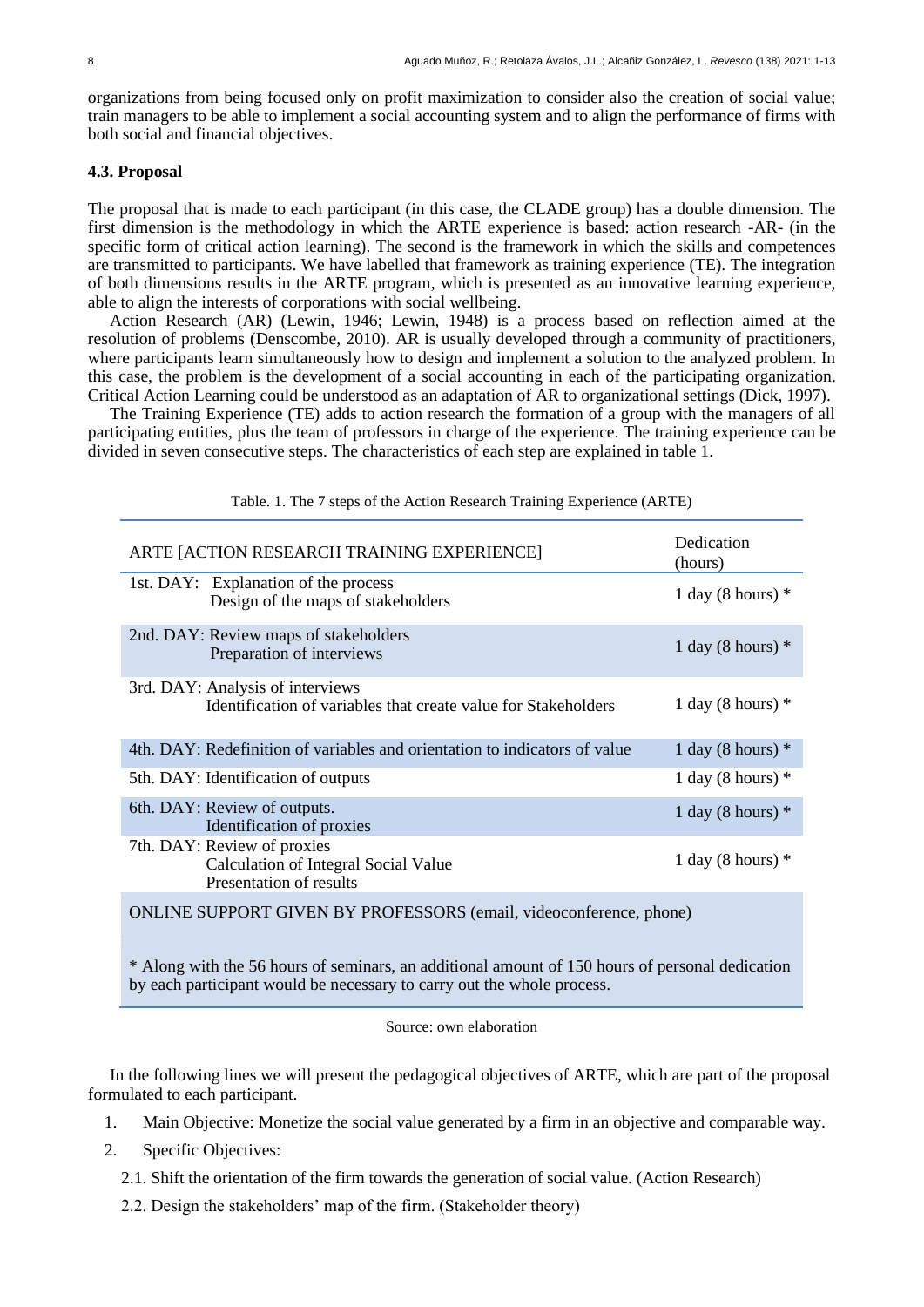- 2.3. Identify the variables that generate value as perceived as such by stakeholders (phenomenological perspective)
- 3. Identify proxies that allow monetizing the variables that generate value identified in the previous step. (Fair value)
- 4. Determine a range of monetary value for each of the proxies (blurred logic)
- 5. Quantify economically the social value generated by the firm (CSPM).
- 6. List the non-monetary outputs (emotional value).
- 7. Present the global value generated by the firm (financial, social and environmental values).

In the following figure (figure 2) the whole process is shown. An adaptation of the Corporate Social Performance Model (Hilliard, 2013) can be considered as the general framework used in the case of the Clade group that have followed the ARTE process. From this general framework, participants, with the help of professors, will develop an *ad hoc* process for each organization (Retolaza et al., 2015; Retolaza et al., 2016). Figure 2 shows the whole research process that is followed in order to design and implement an accounting system able to monetize the social value generated by a given organization or firm. In this case, this process was followed by the seven institutions belonging to the Clade group.

As it is shown in figure 2, the process has five distinct phases, plus a phase of feedback and continuous improvement:

- 1. Determination of the team of professors, participants in each institution, and schedule (time framework). This phase could be understood as a preliminary or preparatory phase. Nevertheless, it is of vital importance, because an adequate selection of the participating managers will determine to a large extent the success of the whole process. In addition, the schedule will be not only the starting point, but also the reference to avoid delays in the process.
- 2. Identification of the stakeholders that receive the value that is generated by the organization. In this case, value is identified from the point of view of stakeholders (perceived value), not from the point of view of the organization.
- 3. Identification of the variables that generate value for stakeholders. Following the approach of the previous phase, this identification will be carried out in dialogue with the different stakeholders.
- 4. Monetization of the variables that generate value. In this phase we do not continue with the subjectivist perspective of the previous one. Instead of using a subjective assessment of value made by stakeholders, we focus on quantifying in an objective way the outputs linked to each variable of value, through proxies. The logic used in this process of monetary quantification is the same one that was proposed in the quantification of fair value. However, we have to consider that ranges of value in the case of intangible assets or proxies are much broader in comparison with tangible assets. At the same time, it is more complex to achieve a consensus in the value proposed for intangible assets, in comparison to tangible assets.
- 5. Calculation and visualization of the integral social value. The final amount of integral social value is achieved adding the partial calculations that are presented in the CSPM model.
- 6. Feedback and continuous improvement. This process is proposed to each organization participating in ARTE and can be achieved through the annual implementation of social accounting. At the same time, other organizations, especially the ones that belong to the same sector or value chain, could benefit from the experience of previous participants.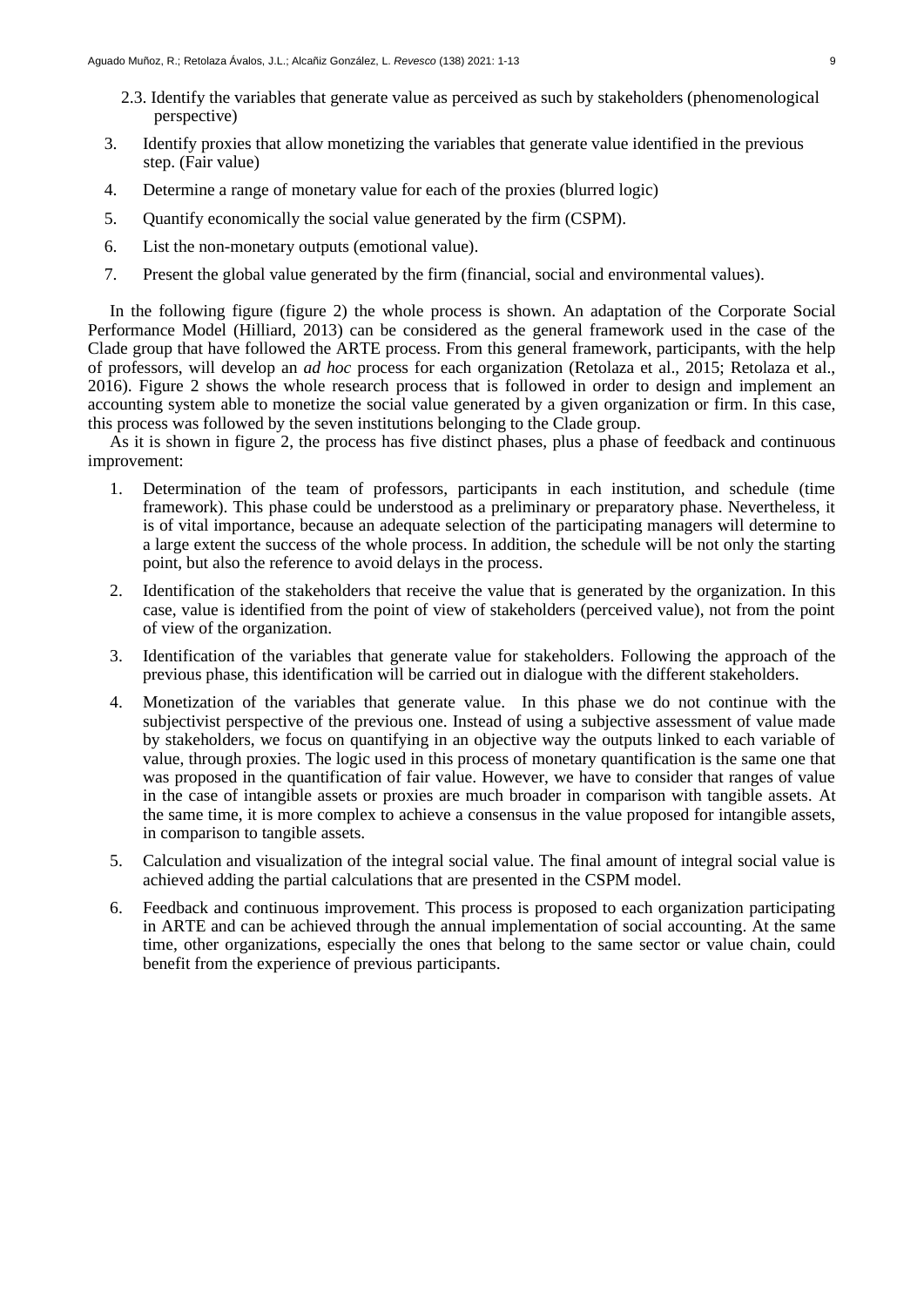

Figure. 2. Phases of CSPM applied to ARTE

Source: Retolaza et al, 2016

#### **5. Discussion of results (ARTE applied to the CLADE Group)**

The evaluation of the training process that was developed in the Clade group was carried out through two types of outputs. On one hand, a written document where each participant presents the results of the monetizing process of social value corresponding to the year prior to the training process (in this case, data from 2016). It should be noted that all participating organizations except one completed the social accounting process adequately. This shows the potentiality of ARTE to be a vehicle to develop social accounting in organizations.

On the other hand, the second type of output is the After Action Review (AAR). This method was developed in the 80s by the US Army in order to evaluate the process of adaptation to dynamic and changing situations. In the 90s it was adopted by the top management of certain corporations (Shell, Colgate-Palmolive, Harley Davidson, and others) to identify best practices and avoid mistakes (Morrison and Meliza, 1999). It is a simple process used by a team, with the aim of improving future performance based on the lessons learned after facing problems in the past. The evaluation process consists of an active discussion centered on four key questions: What did we intend to achieve? What has really happened? Why have things been different in comparison with the original plan? What have we learned?

The conclusions of the reflection about those four questions have been visualized through a SWOT matrix. In the following lines we highlight the main ones.

**Strong Points**. High participation (very low rate of absences and drops); low cost per organization; involvement of participants; completion of accounting processes; participation in the group consolidates knowledge and increases security in applying the proposed methodology; innovative nature of the process.

**Weaknesses**. Small connection with the whole organization; partial understanding of the obtained result; difficulties to get internal data; dialogue with stakeholders requires time, and it has not always been possible (in those cases it has been replaced with questionnaires, with poorer results); lack of data at the sector or cluster level.

**Opportunities**. Involve more than one person per organization; systematize a process to socialize the acquired knowledge with the organization as a whole; develop from the starting point of the process the objective of understanding the results of social accounting.

**Threats**. Existence of various social accounting systems; doubts about the understanding of results by society; fear of focusing on simplistic indicators; important aspects not sufficiently monetized due to difficulties in identifying proper proxies; possibility that some organizations could distort results through a proactive selection of variables or proxies.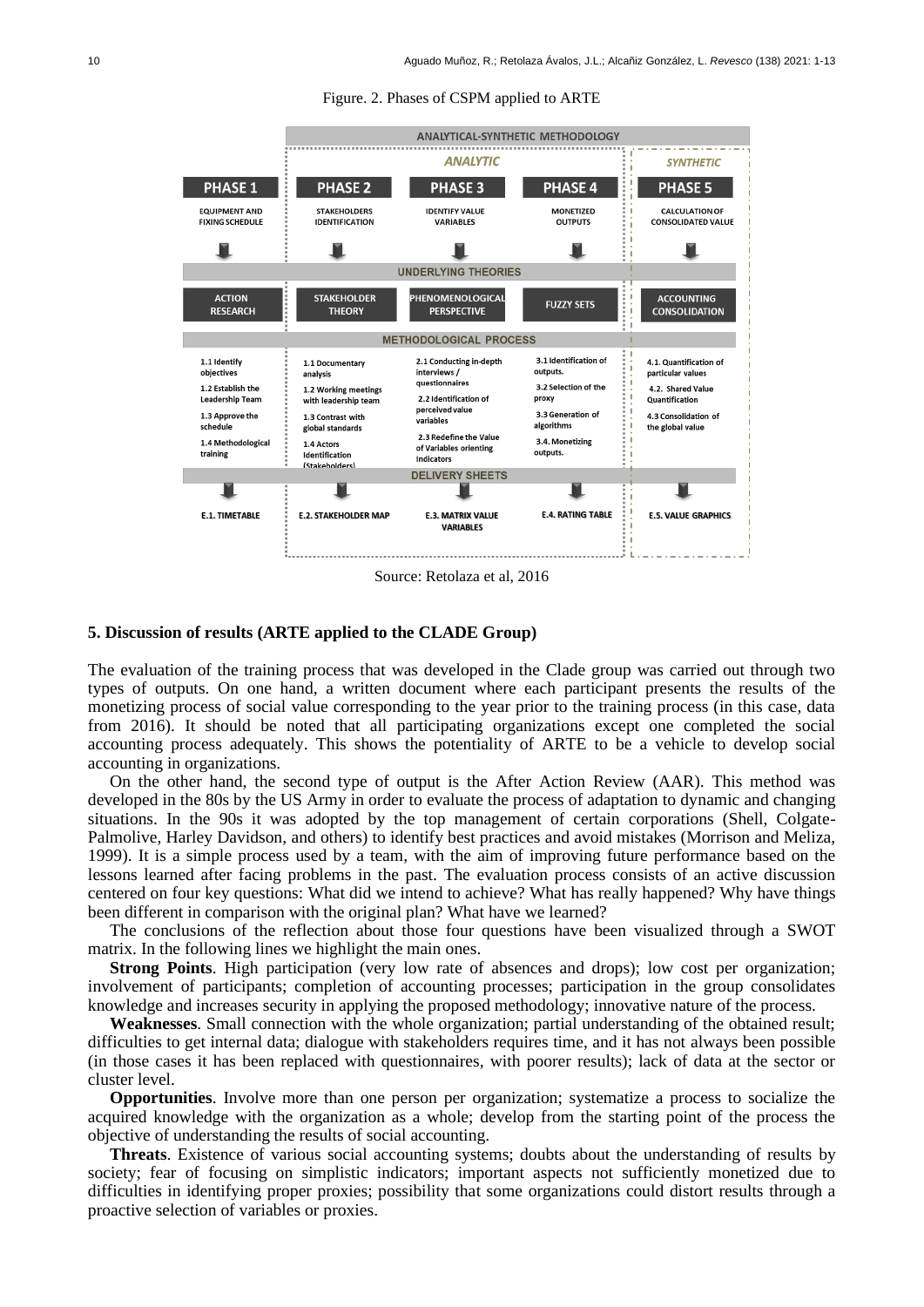At a global level, participants and the team of professors in charge of ARTE highlight the usefulness of the process in the following areas: 1) there has been an increase in motivation and orientation to the generation of social value not only by participants, but also by their organizations; 2) social accounting provides data that allows rethinking the purpose and strategy of the organization; 3) the results of ARTE can facilitate the comparative analysis between different years, and the benchmarking with other similar organizations belonging to the same sector/cluster; 4) the publication of results increases the transparency and the symmetry of information with the stakeholders, which allows them to make more informed decisions; 5) social accounting allows the quantitative analysis to calculate tradeoffs between social and economic results of each participating organization.

As we have shown, participants have shown in general a positive opinion about the ARTE experience. However, both participants and the team of professors have identified some limitations. The main one is linked with the process of standardization of variables and proxies, so that results in different organizations can be compared. The second limitation draws attention to the lack of a certification which ensures the correct use of the methodology. The third limitation focuses on the need of an audit process in relation to the outputs identified by the participating organizations and the documents used to develop the social accounting of those organizations.

## **6. Conclusions**

ARTE is based on three different approaches that try to link corporations with social responsibility and sustainability: UNGC, UNPRME and the L-K model. Higher education institutions have difficulties in order to design and implement innovative programs to introduce those topics in management education. ARTE may be one example in this direction of finding a way ahead.

In ARTE, the methodological base (AR-CAL) allows the introduction of social accounting as an innovative and critical learning tool and, at the same time, it makes possible the learning process in an active way, inside the organizational context (and not only inside the classroom).

Regarding the first objective of the paper, we highlight the fact that in many cases universities do not introduce in their core programs innovative and disruptive knowledge. At the same time, scientific journals tend to publish research done by academics with a certain delay which may generate a problem of making that research outdated when it is published. As a possible solution to this problem, CAL methodology shows how managers can learn innovative or even disruptive knowledge about sustainability, responsibility, and ethics inside the organizational environment. In addition, this methodology is able to reduce the time gap of knowledge transfer from the academia to managers. Besides, the learning process takes place inside the organizational environment and is linked with it. At the same time, CAL is an efficient tool to solve specific organizational problems. It is able to solve the given problem (to develop a social accounting in each participating organization), and train managers to implement and develop that system of social accounting.

Regarding the second objective of the paper, it seems that ARTE could be a useful tool to develop specific competences oriented to include in organizations key elements of social responsibility and sustainability. At the same time, ARTE permits the use social accounting in the CSPM framework and allows the introduction of a complementary role for organizations in society, closer to social expectations. In addition, ARTE introduces and develops ethical competences in managers, trying to involve the whole organization in the process. It is important to underline that the success of ARTE in relation to managers is not based on exams or on doing academic papers, but on the actual development of a social accounting system inside the organization of each manager participating in the program. In order to perform this task, each manager needs to have the support of the whole organization, making possible the transformation of the whole organization towards a stakeholder-based approach.

According to participants in ARTE, this program has strong and weak points. Among the strong points, high participation, involvement of participants, and the generation of a complete social accounting process should be highlighted. On the other hand, lack of data or poor connection with the whole organization were the main weaknesses.

After the completion of the whole ARTE program, both participants and the team of professors in charge of the process underlined the possibility of using data obtained through the calculation of social accounting in order to contrast the purpose or the strategy of the organization. In this line, ARTE increases the information available for stakeholders, and the organization could contrast if the actual creation of value for stakeholders is in accordance with its mission and purpose. If this is not completely the case, social accounting could be a tool to help corporations to measure if their creation of value per stakeholder is aligned with their own purposes.

Regarding the implementation of ARTE in organizations belonging to the social economy, in our view, this methodology provides to their managers with additional information about the social involvement of those organizations. For example, managers could communicate to society the contribution of the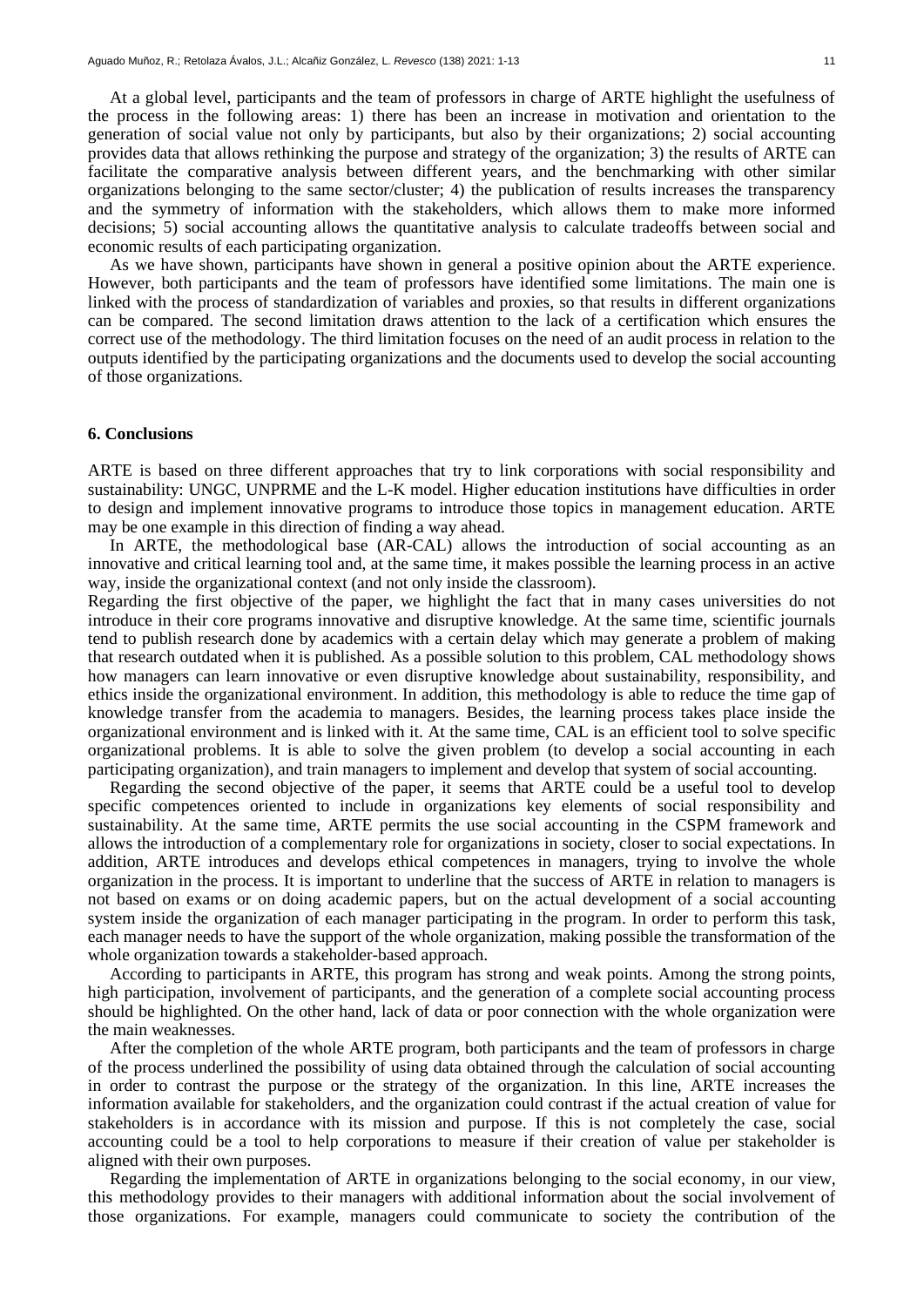corporation to employees, to cooperative members, to the public administration (through taxes), and to the surrounding local community. In the case of cooperatives, that information could be used to guide the strategic planning of the organization and align the performance of the cooperative with the cooperative principles that are at the base of the cooperative movement.

One of the limits of the ARTE experience is that it has been applied to only one experience at the moment. Due to this fact, it is difficult to stablish general conclusions about the whole process. On the other hand, this situation generates the need of continuous research in the field, comparing CAL initiatives with the results obtained in the After Action Reviews (AAR). In addition to those limitations, participants in the ARTE program highlighted the lack of a completely standardized procedure, so that results in different organizations could be easily compared. In this line, the development of auditing processes linked with social accounting could be a way to advance in this standardization process.

## **7. References**

- Alcaniz, L., Aguado, R. and Retolaza, J.L. (2020) New business models: Beyond the shareholder approach. *Review of Business Management* vol 22, Nº1, pp. 48-64.
- Aguado, R., Alcaniz, L., & Retolaza, J.L. (2015) A new role for the firm incorporating sustainability and human dignity. Conceptualization and measurement. *Human Systems Management,* Nº 34, Vol. 1, pp. 43-56.
- Aguado, R., Alcañiz, L., Retolaza, J. L., & Albareda, L. (2016) Jesuit business education model: In search of a new role for the firm based on sustainability and dignity. *Journal of technology management & innovation*, N° 11, Vol. 1, pp. 12-18.
- Antonacopoulou, E. P., & Sheaffer, Z. (2014) Learning in crisis: Rethinking the relationship between organizational learning and crisis management. *Journal of Management Inquiry,* Nº 23, Vol. 1, pp. 5-21.
- Barnes, L. B., Christensen, C. R., & Hansen, A. J. (1994) *Teaching and the case method: Text, cases, and readings*. Boston, MA: Harvard Business Press.
- Cabaleiro Casal, M.J., Iglesias Malvido, C. and Martínez Fontaíña, R. (2019) Democratic firms and economic success. The co-op model. *REVESCO. Revista de Estudios Cooperativos* Nº 132, pp. 29-45. DOI: [http://dx.doi.org/10.5209/REVE.65482.](http://dx.doi.org/10.5209/REVE.65482)
- Cracogna, D. (2015)  $7<sup>th</sup>$ . Principle: Concern for Community, in ICA (2015) Guidance Notes to the Cooperative Principles, pp. 85-99. Accessed 8 March 2020. [https://www.aciamericas.coop/IMG/pdf/guidance\\_notes\\_en.pdf.](https://www.aciamericas.coop/IMG/pdf/guidance_notes_en.pdf)
- Costas, A. (2017) *El Final del Desconcierto*. Barcelona: Ed. Península.
- Denscombe M. (2010) *Good Research Guide: For small-scale social research projects,* 4th edition. Berkshire, GBR: Open University Press.
- Dick, B. (1997) *Action learning and action research*. Available at [http://www.aral.com.au/resources/actlearn.html.](http://www.aral.com.au/resources/actlearn.html)
- Dierksmeier, C. (2011) The Freedom-responsibility nexus in management philosophy and business ethics. *Journal of Business Ethics,* 101 (2), pp. 263-283.
- Dierksmeier, C. (2016) *Reframing economic ethics. Philosophical foundations of humanistic management*. New York: Palgrave Macmillan.
- Donaldson, T. (2017) Donaldsonian Themes: A Commentary. *Business Ethics Quarterly,* 27(1), pp. 125-142.
- Donaldson, T., & Dunfee, T. W. (1994) Toward a unified conception of business ethics: Integrative social contracts theory. *Academy of management review,* 19(2), pp. 252-284.
- Edelman Trust Barometer. (2018). Available at: [https://www.edelman.com/sites/g/files/aatuss191/files/2018-](https://www.edelman.com/sites/g/files/aatuss191/files/2018-10/Edelman_Trust_Barometer_Employee_Experience_2018_0.pdf) [10/Edelman\\_Trust\\_Barometer\\_Employee\\_Experience\\_2018\\_0.pdf.](https://www.edelman.com/sites/g/files/aatuss191/files/2018-10/Edelman_Trust_Barometer_Employee_Experience_2018_0.pdf)
- Freeman, R. E. (1984) *Strategic Management: A Stakeholder Approach*. Boston, MA: Pitman.
- Freeman, R. E., Harrison, J. S., Wicks, A. C., Parmar, B. L., & De Colle, S. (2010) *Stakeholder theory: The state of the art*. NY: Cambridge University Press.
- Freeman, R. E., Ginena, K. (2015) Rethinking the purpose of the corporation: Challenges from stakeholder theory. *Notizie di Politeia,* 31(117), pp. 9-18
- Friedman, M. (2007) The social responsibility of business is to increase its profits. In Zimmerli W.C., Holzinger M., Richter K. (eds), *Corporate ethics and corporate governance* (pp. 173-178). Springer, Berlin, Heidelberg.
- Friedman, M. (2009) *Capitalism and freedom.* USA: University of Chicago press.
- Goodpaster, K. E., Maines, T. D., Naughton, M., & Shapiro, B. (2018) Using UNPRME to teach, research, and enact business ethics: Insights from the Catholic identity matrix for business schools. *Journal of Business Ethics,* 147(4), pp. 761-777.
- GRI. [https://www.globalreporting.org/Pages/default.aspx.](https://www.globalreporting.org/Pages/default.aspx)
- Hamel, G. (2009) Moon shots for management. *Harvard business review,* 87(2), pp. 91-98.
- Hamel, J., Dufour, S., & Fortin, D. (1993) *Case study methods*. Newbury Park, CA: Sage Publications.
- Hesselbarth, C., & Schaltegger, S. (2014) Educating change agents for sustainability–learnings from the first sustainability management master of business administration. *Journal of cleaner production,* 62(1), pp. 24-36.
- Hibbert, P., & Cunliffe, A. (2015) Responsible management: Engaging moral reflexive practice through threshold concepts. *Journal of business ethics,* 127(1), pp. 177-188.
- Hilliard, I. (2013). Responsible management, incentive systems, and productivity. *Journal of business ethics,* 118(2), pp. 365-377.